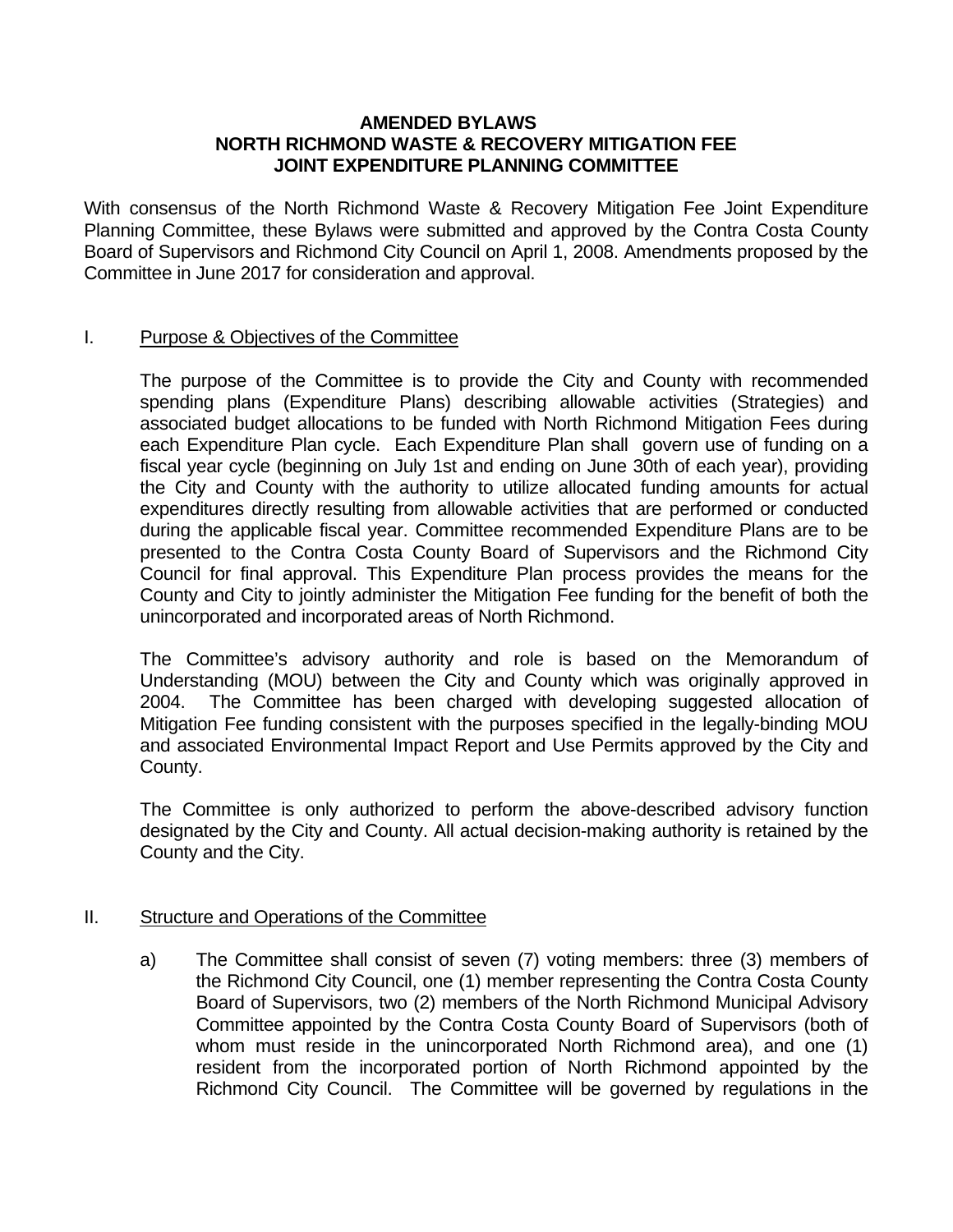Ralph M. Brown Act as well as the County's Better Government Ordinance, to the extent appropriate and applicable. An alternate, authorized by the representative agency, may attend and vote at meetings in lieu of the appointed member as necessary. Designated alternates shall be named upon the approval of these Bylaws and on an as-needed basis thereafter. Residency requirements applicable to City and County appointees for Committee member seats shall also apply to appointments for corresponding alternates.

- b) Committee members missing three consecutive regular meetings within any consecutive twelve (12) month period without notifying staff or Committee Chair, after due notice by staff, shall be sufficient to constitute an automatic resignation from the Committee. Replacements shall be authorized by the representative agency.
- c) Each appointed Committee member or alternate may be considered for removal from the Committee at any time by his/her respective nominating agency.
- d) The Committee shall establish at least two (2) regularly scheduled dates and times for Committee meetings to occur each year. Meetings may also be called by the Chair, 3 or more members of the Committee or Committee staff as deemed necessary for sufficient cause. Committee staff will advise Committee members no less than two (2) weeks in advance if a regularly scheduled meeting should be cancelled due to lack of issues requiring their consideration or action.
- e) Establishment of standing and ad hoc committees shall be done on an as-needed basis. The establishment of standing and ad hoc committees and selection of members for these committees requires the approval of a majority of the Committee.
- f) The Committee shall elect a Chairperson and Vice-Chairperson for terms of two years.
- g) Unless otherwise authorized by a majority vote of the Committee, the Chairperson and Vice-Chairperson may serve no more than two consecutive full terms in each position.
- h) The Vice-Chairperson shall serve in the absence of the Chairperson.
- i) The Chairperson shall be responsible for:
	- i) Conducting all meetings of the Committee.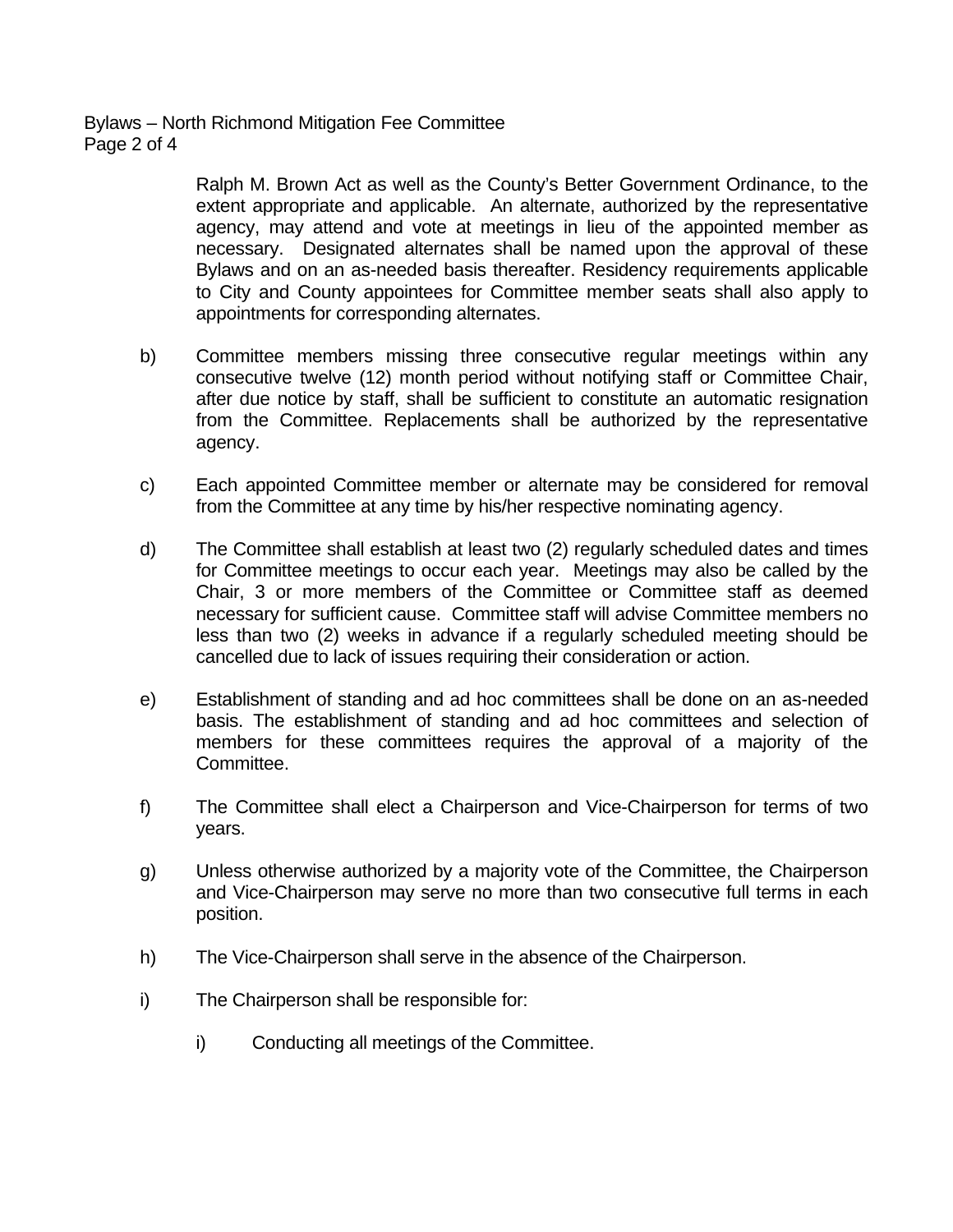Bylaws – North Richmond Mitigation Fee Committee Page 3 of 4

- ii) Representing the Committee (or designating a person to represent the Committee) before the Board of Supervisors and Richmond City Council, if needed.
- iii) Notifying Committee Staff and the Vice-Chairperson of his/her planned absence in advance of each applicable scheduled meeting.
- j) The Committee shall limit the amount of time each person requesting to address the Committee at a public meeting may speak to the Committee about any specific agenda item, including Public Comment, to no more than three (3) minutes each.
- k) Final approvals and recommendations of the Committee shall require a majority vote of the Committee members or their alternates in attendance. Committee may only vote if there is a quorum of members or their alternates in attendance (four seats). When a quorum of the Committee is not present, meetings shall be adjourned without receiving public comment or further considering or discussing of any other items on the agenda. Staff may take recommendations to the Board of Supervisors and City Council in the absence of Committee voting to approve recommendations within the time period required to facilitate timely City and County approval, which may occur if a quorum of Committee members were unable to attend and vote at a scheduled meeting. Staff recommendations shall be submitted to the City Council and Board of Supervisors for final approval if/when necessitated in order to avoid terminating funding for ongoing Strategies resulting in potential gaps in service or to address other critical matters.
- l) The Committee's recommendations shall normally be prepared and presented by Staff and be in the form of letters, resolutions or reports to the Contra Costa County Board of Supervisors and Richmond City Council.
- m) The Committee shall have Staff submit an annual (calendar year) report in December of each year to the Contra Costa County Board of Supervisors which may include, but is not necessarily limited to, the Committee's activities, accomplishments, attendance, and a proposed program for the forthcoming year. The most recent annual report submitted by Staff to the County Board of Supervisors shall be provided to the Committee at the next regularly scheduled Committee meeting following annual report submittal.
- n) The Committee will receive primary staff support from the Contra Costa County Department of Conservation & Development. Additional staff support will also be received from the Richmond City Manager's Office. Staff is responsible for:
	- i) Preparing the agenda and agenda materials, distributing the agenda electronically (e-mail), posting agenda materials on the internet (www.ccccounty.us/nr) and physically posting agenda in an area visible to